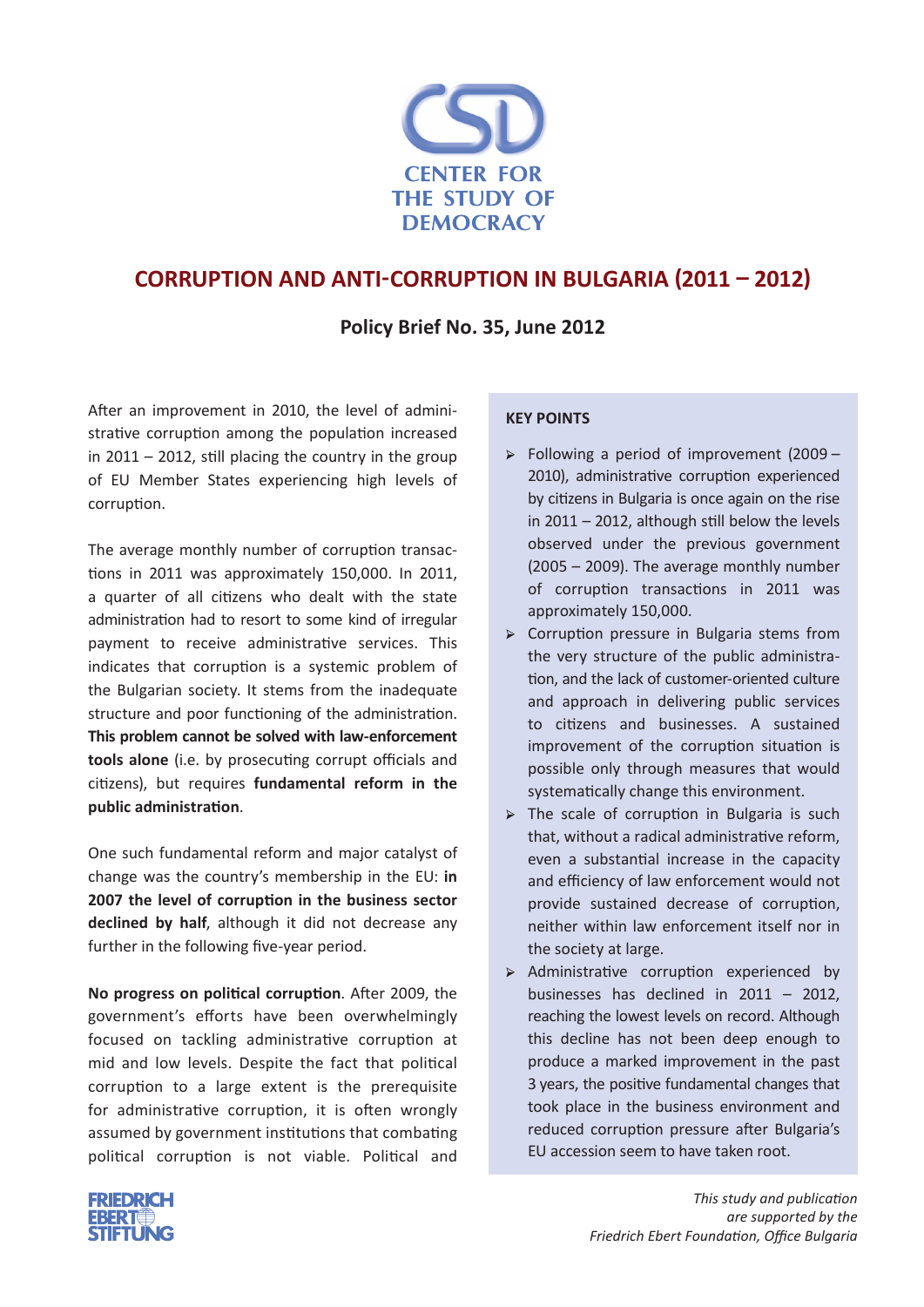administrative corruption interlink interests at various socio-economic levels (buying electoral votes to rig elections, corrupting law-enforcement bodies to escape prosecution, corrupting aimed at securing political protection over white collar and organised crime). Thus, controlling administrative corruption is not possible without curbing political corruption.

**Pressure on the media.** The anti-corruption role of media as a major tool in revealing incidents of corrupt relations between public officials and businesses (including criminal ones) has been impaired recently. With the economic crisis media has become vulnerable to pressure from public officials and journalism has gotten more commercialized. Under these circumstances, media corporations owned by oligarchs have expanded. Professional media standards have fallen victim to economic interests and political affiliations. Investigative journalism is often abused as a tool to discredit business and political rivals. A large share of the electronic and print media are now owned or controlled by oligarchs. These trends accelerated with the emergence of some new media groups and with the sale of previously foreign-owned media outlets to local businessmen. Reports of politically important events, including corruption scandals and/or anticorruption efforts, are used as bargaining chips by media owners to trade in influence: securing public procurement deals, tolerating of illegal business practices and/or tax fraud.

**Politicization of civil service and law-enforcement bodies.** The lack of space for independent actions by the police, the customs and revenue agencies (without an intervention from the top of the political pyramid) renders political flavour to the law-enforcement and penal process and limits the efficiency of anticorruption measures. Due to the politicization of the state administration, investigation of administrative corruption most often triggers political interests. To prosecute these cases, law-enforcement bodies need political sanctions.

**Lack of effective reforms in the judicial system.** The inability of the judiciary to reform itself is exacerbated by the government's tactics of politically convenient appointments and tolerance of magistrates prone to corruption practices. Instead of promoting prosecutors and judges for their proven professional and high ethical standards, magistrates vulnerable to corruption practices are preferred as they are easier to influence. Clear criteria for appointments in the judicial system and evaluation of the performance of magistrates are still missing.

# **Methodology of Measuring corruption**

The data on the dynamics of corruption used in the current report are the result of the *Corruption Monitoring System* (CMS), designed and developed by the Center for the Study of Democracy (CSD) and Vitosha Research. CMS combines significant research and powerful anticorruption advocacy potential. The purpose of CMS is to measure the **actual** level and trends in the spread of corruption in the country, as well as to identify related public attitudes and expectations. It was first put to use in 1998 and one of its notable benefits is the accumulation of trend data on the structure and dynamics of corrupt practices in Bulgaria in the past  $14$  years.<sup>1</sup> CMS was acknowledged by the UN as a best practice national system for corruption monitoring. It has several important advantages:

- Coherence with the UN victimization approach to measuring administrative corruption levels, as well as with the Eurobarometer surveys of the European Commission on measuring the levels of administrative corruption;
- Reliance on diverse sources of information and combining quantitative and qualitative methods for monitoring and assessment;
- Use of nationally and internationally established methods and indicators for assessment of the actual spread of corruption and the public's perceptions about it.

<sup>1</sup> More details on the CMS methodology are provided in: "*Clean Future. Anti-corruption Action Plan for Bulgaria. Monitoring. Corruption Assessment Indices*", Center for the Study of Democracy, Sofia, 1998.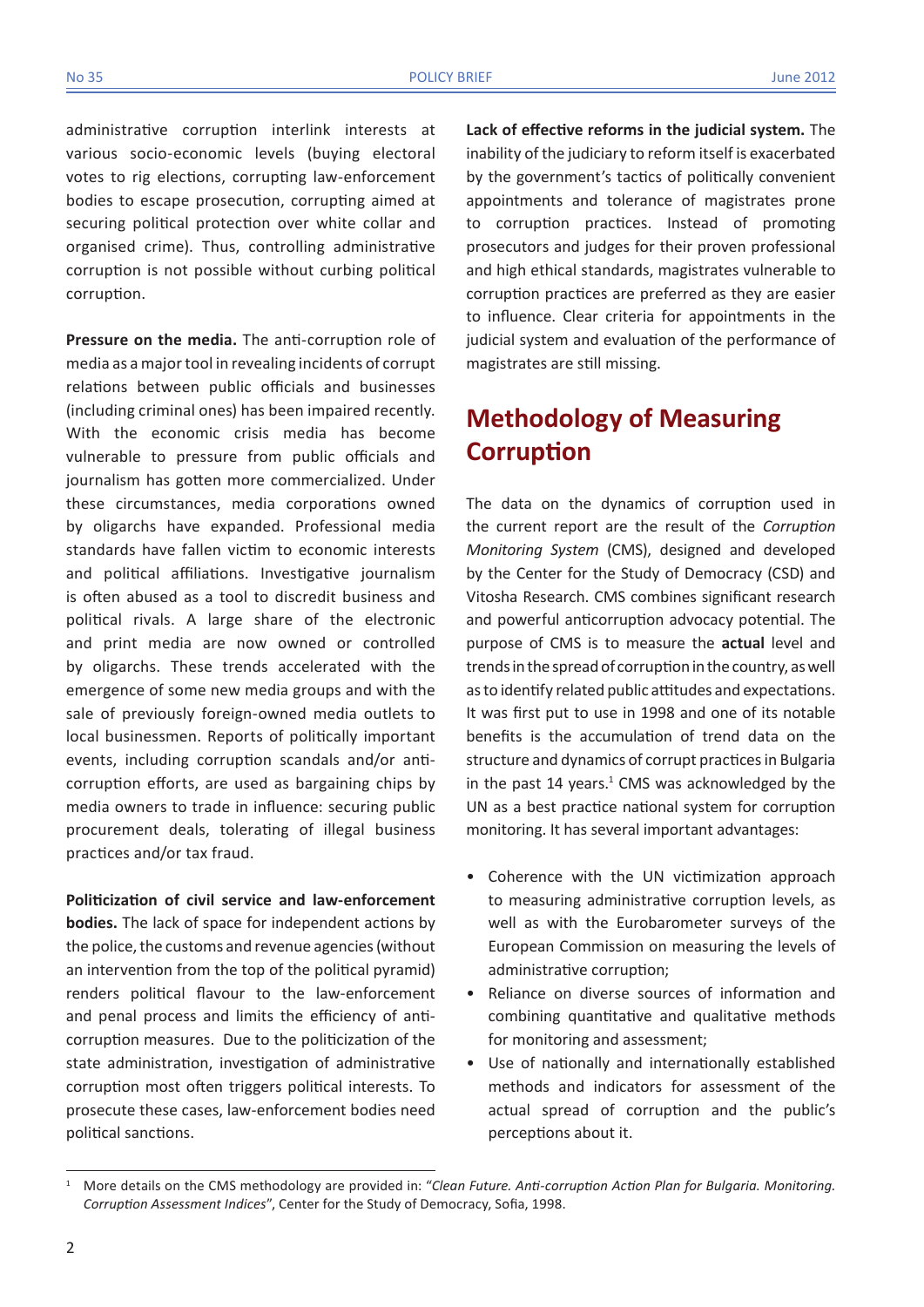The general levels of actual and potential corruption are measured through two corruption indexes:

- 1. **Involvement in corruption transactions.** This index is calculated based on the frequency of self-reported instances when citizens and businesses informally provided money, gifts, or favours in order to have a problem solved. It reflects the level of actual corruption in the country over a certain period of time.<sup>2</sup>
- 2. **Corruption pressure.** This index is constructed on the basis of the frequency of self-reported cases when citizens and businesses were asked for money, gifts, or favours in order to have a 'problem' solved by the public administration. It reflects the level of potential corruption in the country.

## **Levels of corruption**

The level of corruption experienced by citizens and businesses remains high. Despite the reduction of registered levels of administrative corruption under the current government, they are not substantially different from the overall "corruption environment" specific to previous governments.

For the period between 1998 and 2012 the CMS registered several phases in the evolution of participation of the population in corruption activities:

- Until 2001 corruption reached was at its highest levels, with a tendency towards a decline.
- In the period from 2001 to 2004 the number of corrupt interactions decreased and reached its lowest level (at index value 0.4).
- After 2005 corruption levels increased again and reached an index value of 0.8 in 2008, the highest for the whole period since Bulgaria's EU accession.

• After 2009 the index of involvement in corruption transactions decreased again and was in the range of  $0.4 - 0.5$ .

### **Corruption pressure**

The dynamics of the corruption pressure by public officials on the Bulgarian population after 1998 follows a similar trend as the participation in corruption transactions. Each government after 1998 has had a sort of a standard corruption band – a level of corruption, which is specific for its time in power, and which results from its unique governance style. The band remains relatively stable for the entire government term. The lowest band values were registered during the term of NMSP government:  $1.0 - 1.1$  (2001 – 2004). The corruption pressure index reached its highest value during the next government, led by BSP,  $1.5 - 1.7$  (2005 – 2009), after which it stabilized at  $1.1 - 1.3$  during the term of the present GERB government (since 2009).

In 2011 – 2012, the acceptability of corruption practices by the Bulgarian population remained relatively low and was on the decline. However, non-acceptance does not necessarily translate into fewer corruption transactions.

### **According to the CMS, one in four citizens who had an interaction with the state administration had to "give something" to receive administrative services.**

By April 2012, the average number of corrupt interactions was approx. 150,000. In 1998 – 1999, the average monthly number of participations in corrupt interactions, admitted by adult Bulgarian citizens, was between 180,000 and 200,000 per month. Their lowest level was registered in the period July 2003 – March 2004, ranging between 80,000 and 90,000 per month. After 2004 the number of the corruption transactions increased again and in 2008 the average monthly number of corrupt interactions reached 175,000 – 180,000. Between 2009 and 2011, their number ranged between 140,000 and 150,000.

<sup>2</sup> The lowest value of the two indexes is zero, when there is no participation in corruption transactions and no corruption pressure has been exerted. The maximal value is 10, when all interactions of the citizens with the public administration involved corruption elements.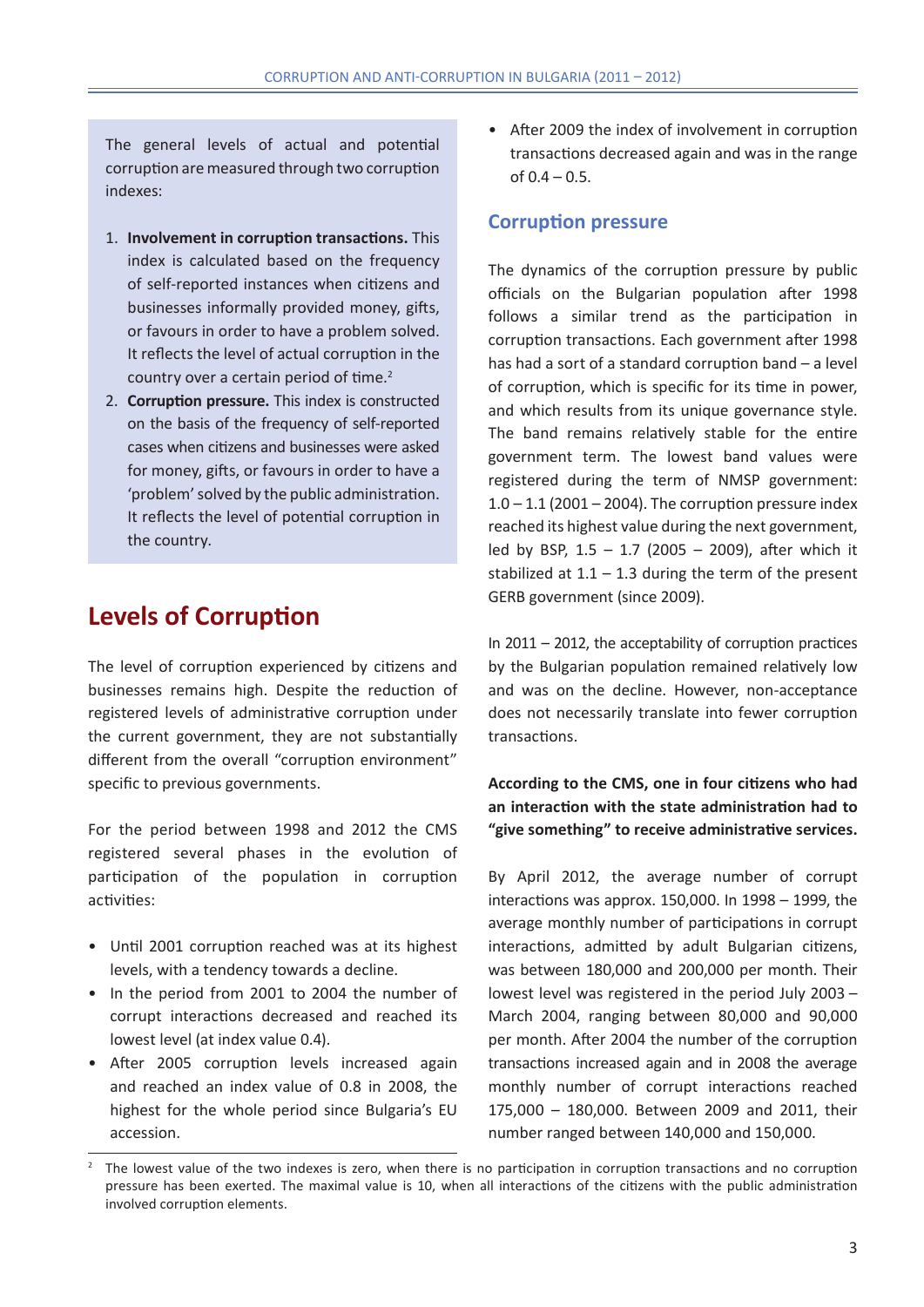



*Source: CMS, Center for the Study of Democracy/Vitosha Research*

### **Figure 2. Involvement in corruption transactions ( % of the population and % of those who dealt with the state administration)**



*Source: CMS, Center for the Study of Democracy/Vitosha Research.*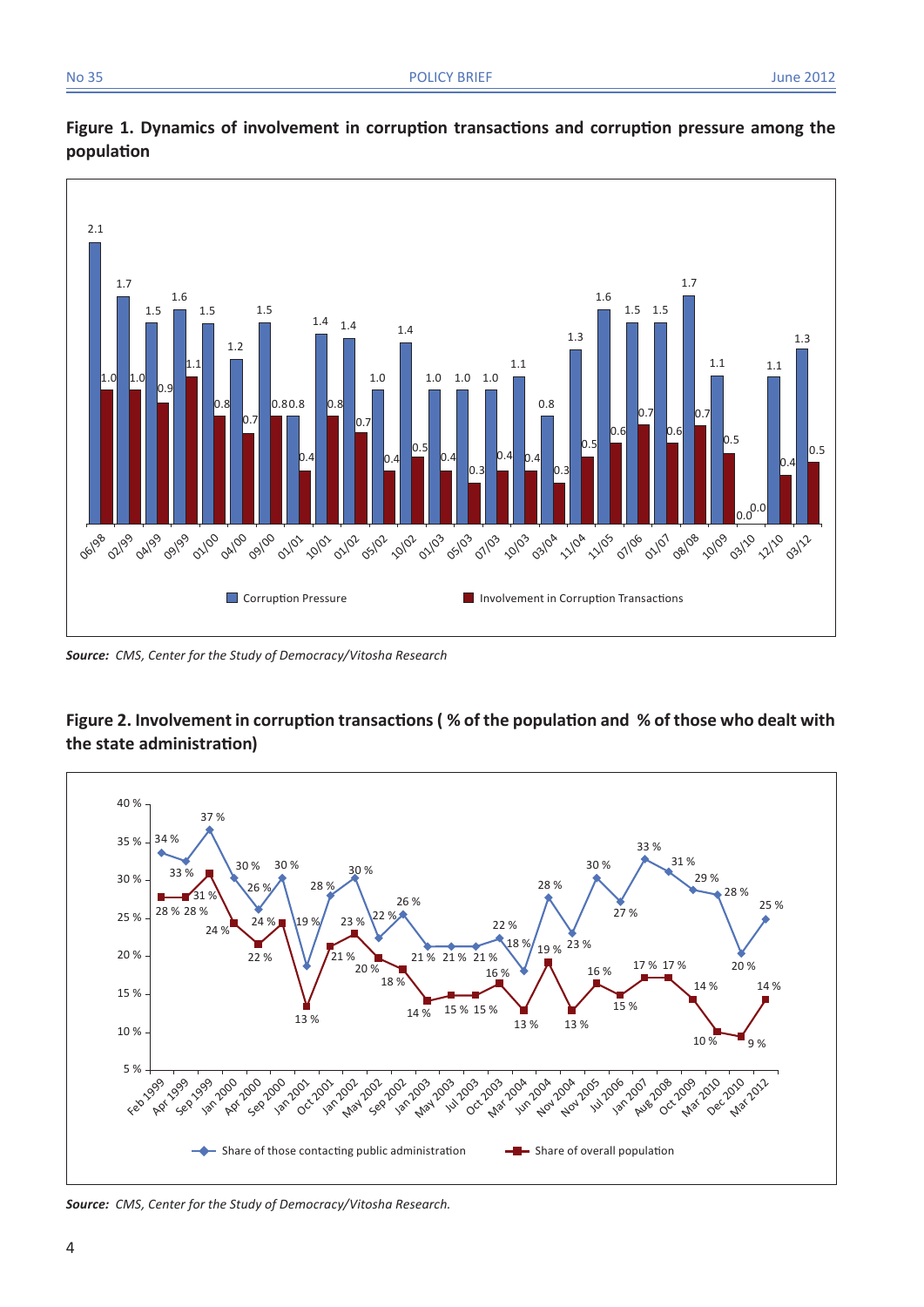### **Corruption pressure from public officials is a central factor driving corruption transactions.**

In the past decade, on average between 50 % and 70 % of the citizens who were asked by the public administration to provide extra (informal) payments, had actually complied. The number of cases in which citizens gave bribes without being asked, on the other hand, ranged between 2 % and 12 % in the period from 1998 to 2012. The correlation between "asking" and "giving" (or demand and supply of bribes) is statistically significant (Cramer approximately 0.7,  $p = 0.000$ ). In this sense, the assumption that administrative corruption in the country is culturally engrained seems to hold little validity. The changes in this index stem mainly from structural changes in the administrative environment.

After 2007 some distinctive changes in the prevailing corrupt behaviour patterns among the population can be detected. On the one hand, a trend has emerged of a **growing citizen resistance to corruption pressure**: the proportion of people who gave bribes to administration officials who had requested a bribe fell from around 70 % in 2007 to 48 % in 2012. On the other hand, the percentage of those who bribed administration officials on their own initiative grew from around 4 % in 2007 to around 11 % in 2012, i.e. **the proactive corruption behaviour of citizens has evolved into a new component of the present social environment** that shapes the corruption phenomenon.

The following are the most plausible reasons for such a contradictory evolution:

The invigorated activity and widened powers and scope of the controlling institutions: control, especially when applied selectively in an otherwise uniform milieu, is becoming a new form of corrupt pressure, which pushes citizens to "willingly" offer bribes.

And the same time, the increased control and monitoring of the lower strata of administration officials' behaviour has also a preventive effect, limiting both corrupt pressure by the civil servants and citizens propensity to succumb to such pressure.



**Figure 3. Involvement in Corruption Transactions among those Contacting the Public Administration** 

*Source: CMS, Center for the Study of Democracy/Vitosha Research.*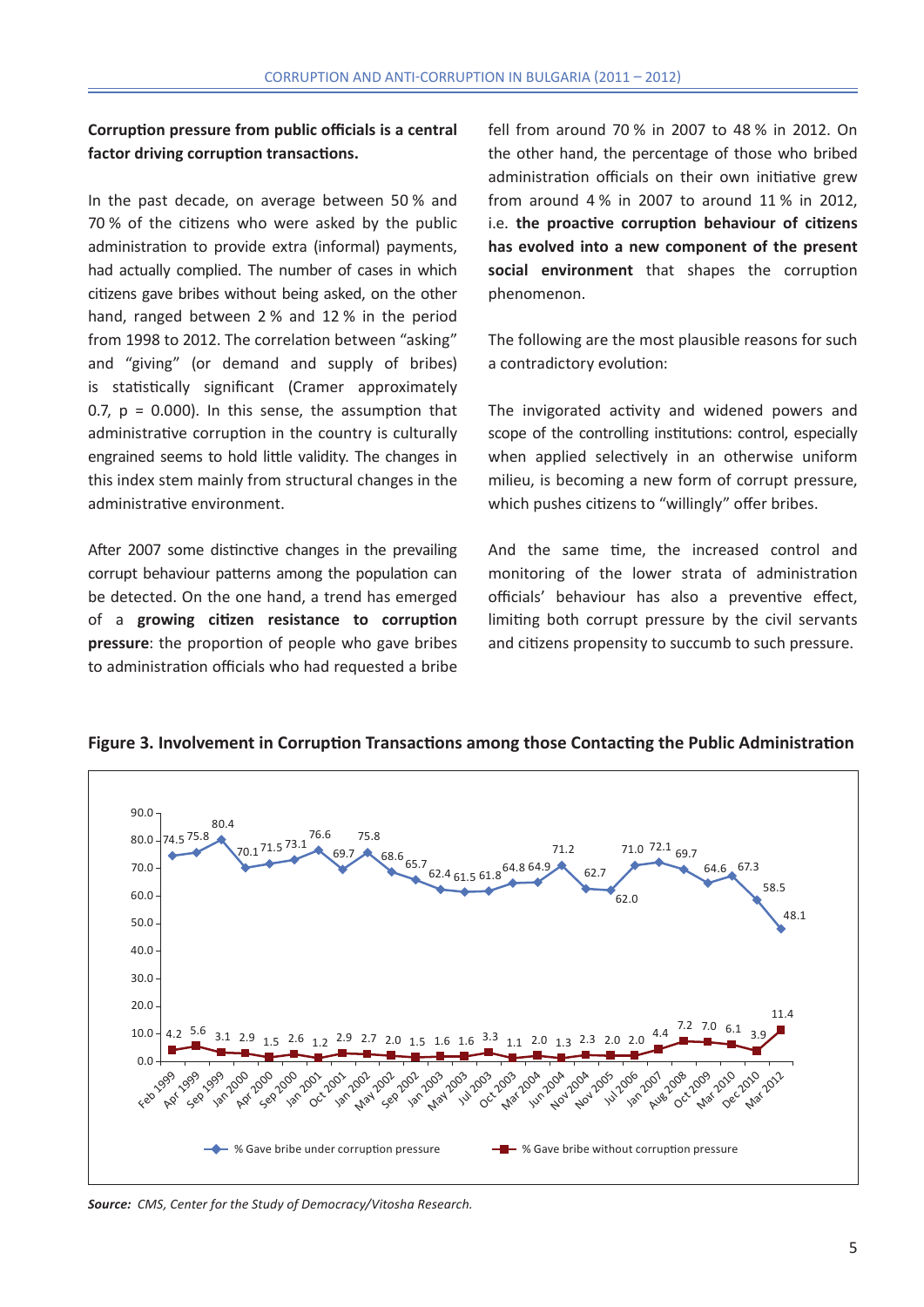**No substantial changes occurred in the corruption levels concerning the business sector during the last 5 years (either regarding pressure from officials or corrupt behaviour of firms).** 

There are some noticeable differences between real and potential corruption prevalence in the business sector when compared to the citizens' administrative corruption figures, identified by the *Corruption Monitoring System*. After the noticeable fall of the corruption indices in the business sector in 2007 (from 1.1 in November 2005, to 0.41 in August 2008), in the period 2009 – 2011 they remained fairly stable. The exception was the crisis-stricken 2010, when a small rise was recorded. This means that, on average, following a decline of corruption in the business sector at the beginning of the incumbent government's term, no further changes were registered compared to the previous government's term.

### **Corruption in the EU context**

The findings of Eurobarometer (2009 and 2011<sup>3</sup>) by the European Commission show that:

- In 2011, the share of people who came under corruption pressure (were asked for bribes) in Bulgaria was **higher than the average for the EU and in comparison with the levels registered by the 2009 Eurobarometer survey.** The situation in Bulgaria is better than that in Romania, Lithuania and Slovakia, but is significantly worse than in countries like Slovenia, Germany, Ireland and Denmark.
- Despite the growing incidence of corruption, the **citizens' perceptions of the levels of corruption**  have become increasingly optimistic. Bulgaria's corruption levels in 2011 are higher than the EU average in all sectors. Moreover, in some key



#### **Figure 4. Involvement in corruption transactions and corruption pressure among businesses**

*Source: CMS, Center for the Study of Democracy/Vitosha Research.*

<sup>&</sup>lt;sup>3</sup> See Eurobarometer 76.1 (September 2011) and Eurobarometer 72.2 (September 2009).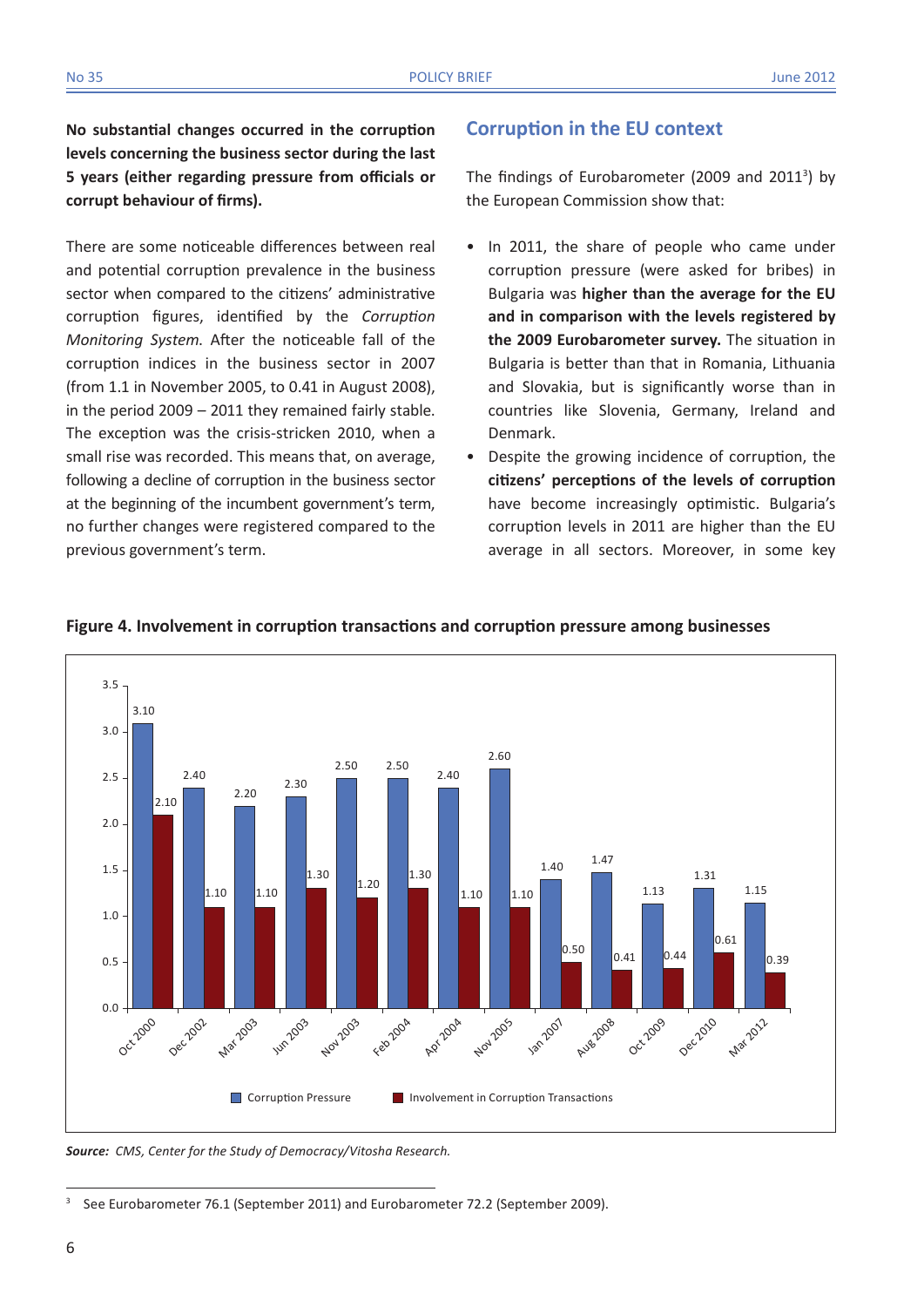sectors (customs, judiciary, police, healthcare, and education) these are twice higher. The discrepancy between citizens perceptions and experiences means that **the main effect of the anti-corruption measures undertook by government in the last 2-3 years resulted primarily in changing the public's perceptions of corruption rather than the actual situation on the ground**.

• With respect to the corruption among professional groups, when compared to other EU countries, the corruption pressure from two specific groups remains at levels much higher than the EU average: employees in police and health care.

Eurobarometer shows that in 2011 7 % of the population was asked by police officers to pay bribes<sup>4</sup> (no change since 2009). Bulgaria is followed by Latvia (6 %) and Lithuania (6 %). **Bulgaria is the country with the most significant increase in requested bribes from employees in the healthcare system (7pp).** As a result, 12 % of the population was asked to pay bribes to healthcare professionals. Thus Bulgaria is ranked in the group of EU countries with significantly higher levels of corruption in the healthcare system, along with Lithuania (15 %), Hungary (13 %), Romania (17 %), and Slovakia (13 %).

6

Slovenia

7

4

Germany

5

5 5

Ireland

1

Denmark

2

9

 $\epsilon^{U^{\hat{\mathcal{U}}}}$ 



**Figure 5. Frequency of experiencing corruption pressure 2009 vs. 2011**

Greece

**Hungary** 

Czech Republic

 $\Omega$ 

Romania

Lithuania

Slovakia

Bulgaria

5

<sup>8</sup> <sup>10</sup>

Latvia

Poland

**ITaly** 

*Source: Eurobarometer 76.1 (September 2011) and Eurobarometer 72.2 (September 2009).* 

<sup>4</sup> Based on answers to the following question: "Over the last 12 months, has anyone in (our country) asked you, or expected you, to pay a bribe for his or her services?" (Eurobarometer 76.1, p. 138).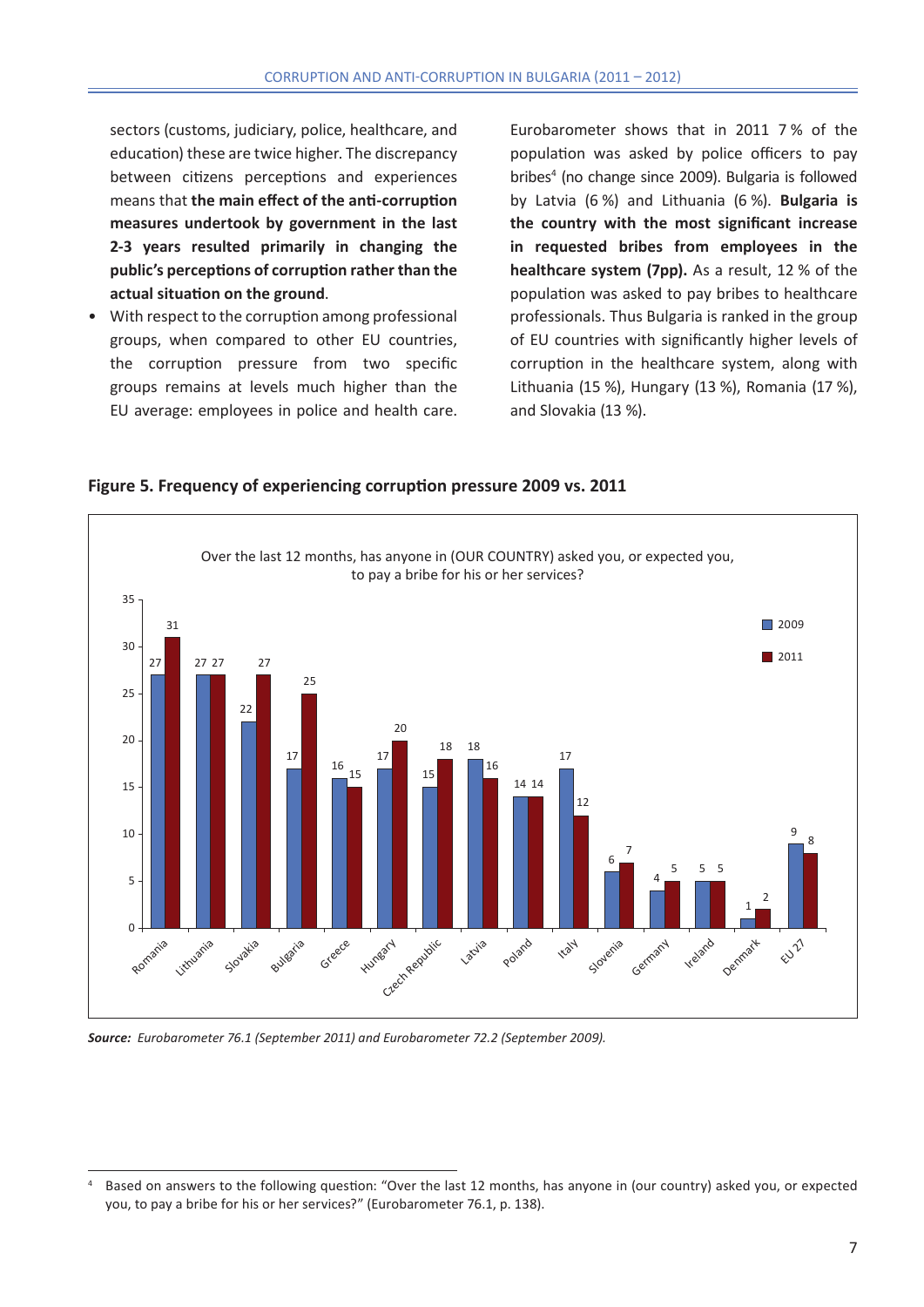|                                                                                                                                                             | <b>Bulgaria</b> |      | <b>EU 27</b> |      |  |  |
|-------------------------------------------------------------------------------------------------------------------------------------------------------------|-----------------|------|--------------|------|--|--|
| You are personally impacted by corruption in your everyday life.                                                                                            |                 |      |              |      |  |  |
|                                                                                                                                                             | 2009            | 2011 | 2009         | 2011 |  |  |
| Agree                                                                                                                                                       |                 | 45 % |              | 29 % |  |  |
| Does not agree                                                                                                                                              |                 | 48 % |              | 67 % |  |  |
| Does not know                                                                                                                                               |                 | 7%   |              | 4%   |  |  |
| Do you think that in Bulgaria giving and accepting a bribe and using of public<br>power for personal benefits is common among some of the following groups: |                 |      |              |      |  |  |
| <b>Customs employees</b>                                                                                                                                    | 87%             | 77 % | 36 %         | 31 % |  |  |
| Judicial system employees                                                                                                                                   | 82 %            | 76 % | 37 %         | 32 % |  |  |
| Police                                                                                                                                                      | 80%             | 70 % | 39 %         | 34 % |  |  |
| Public health employees                                                                                                                                     | 65 %            | 63 % | 32 %         | 30 % |  |  |
| Politicians at the national level                                                                                                                           | 76 %            | 60 % | 57 %         | 57 % |  |  |
| Public servants issuing commercial licenses,<br>permits, etc.                                                                                               | 61 %            | 54 % | 38 %         | 33 % |  |  |
| Inspectors                                                                                                                                                  | 62 %            | 52 % | 39 %         | 35 % |  |  |
| Public education employees                                                                                                                                  | 45 %            | 34 % | 19%          | 17 % |  |  |
| Government's efforts to combat corruption produce results.                                                                                                  |                 |      |              |      |  |  |
| Agree                                                                                                                                                       | 28 %            | 29 % | 23 %         | 22 % |  |  |
| Does not agree                                                                                                                                              | 63 %            | 65 % | 71%          | 68 % |  |  |
| Does not know                                                                                                                                               | 9%              | 6 %  | 6 %          | 10 % |  |  |

### **Table 1. Corruption perceptions in Bulgaria and the EU**

*Source: Eurobarometer 76.1 (September 2011) and Eurobarometer 72.2 (September 2009).*

# **Anti-corruption Measures**

There are two main approaches in anti-corruption efforts:

- **1) Changing the environment**: reforming the way governments and the administration provide public services, and thus changing the structure of interests and mechanisms that generate corruption practices.
- **2) Control over the performance of administration and citizens**: identifying, investigating and punishing individual corruption transactions.

In their half-hearted fight against corruption, Bulgarian governments (from the end of the 1990s to the present) have given preference to the second approach. Anti-corruption measures are considered priority only for the judicial system, police and other law-enforcement bodies, i.e. the justice and home affairs area. If the level of corruption were low and corruption were not a systemic problem, this approach would be reasonable. However, in Bulgaria corruption has been a systemic, widespread phenomenon for a long time. **The scale of this phenomenon significantly exceeds the capacity of the criminal justice or law-enforcement systems.**  These systems themselves are under corruption pressure, which undermines their anticorruption efforts. Thus the efficiency and effectiveness of the judiciary and police are weakened as they simultaneously try to prosecute intricate corruption crimes while attempting to limit corruption within their own ranks.

### **Structural and administrative reforms**

**The way public administration and citizens interact is a fundamental factor affecting the level of**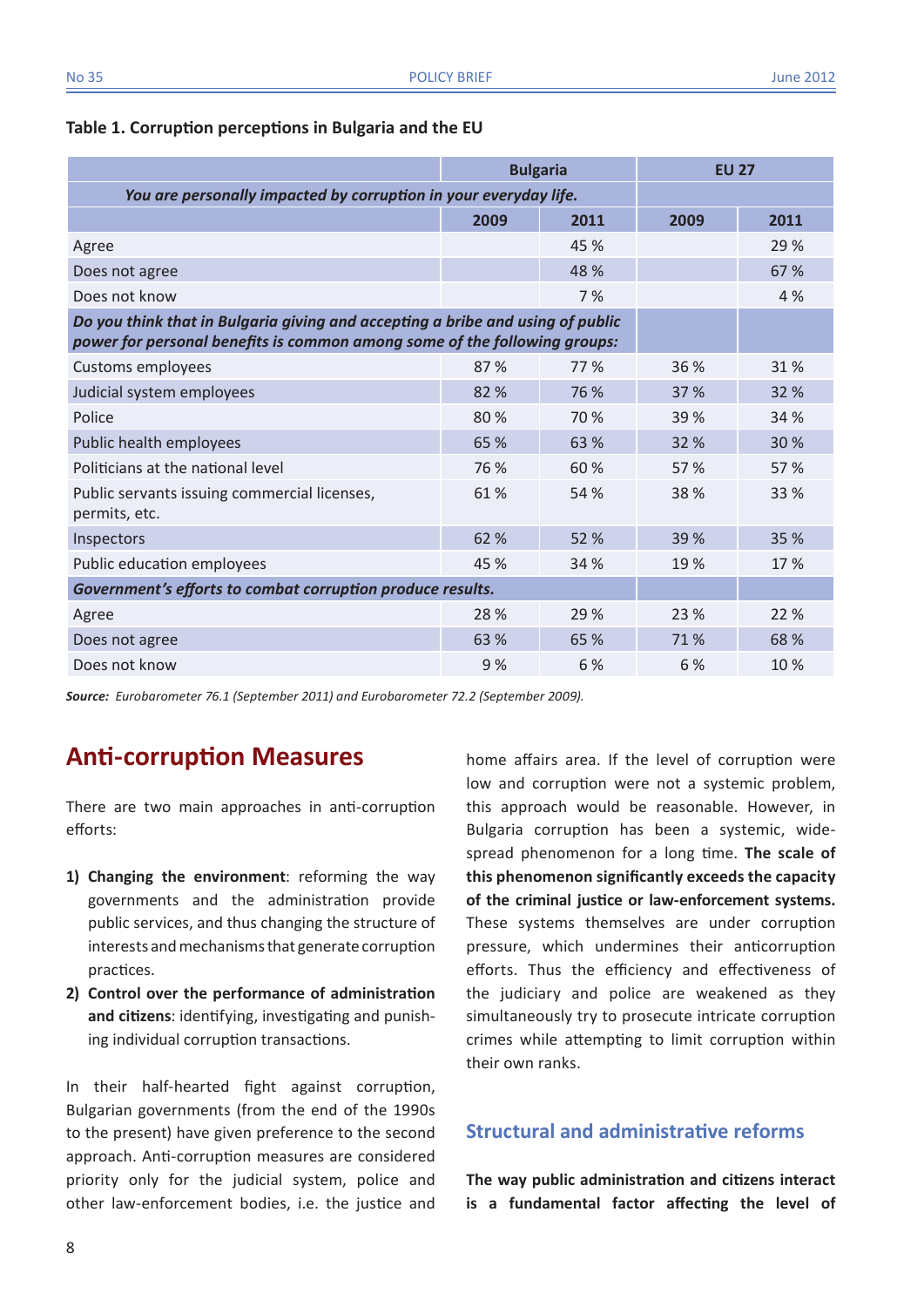**corruption.** The following principles are crucial for the still uninitiated administrative reform:

- Public administration and government are supposed to serve the citizens and the public interest (not their own); this concept still remains foreign to most public servants.
- The more mechanisms are used by the administration to control and manage public processes, the more likely are public servants to get corrupted.
- The basic mechanisms for control over the public administration are not specialised control bodies, but rather the transparency and accountability of administrative bodies. For instance, through e-government citizens could access information about any institution that has collected personal information about them. As a control tool, this access to information is infinitely more powerful than any specialised agency for protection of human rights.
- Every social agent who manages public resources is responsible in proportion to the value of the managed resources. Public administration should be directly responsible for the resources it manages and the way it interacts with citizens and businesses.

## **Reform in the judiciary**

**Fragmentary reforms of the judiciary in the period 2011 – 2012 did not result in a substantial improvement in countering corruption and organized crime. Despite the public expressions of political will, the judiciary, the executive and the legislative branches still find it difficult to cooperate.** 

Following Bulgaria's accession to the EU the expected consensus about the main parameters of the judicial reform and the priorities in countering crime and corruption did not materialize. No such consensus was reached even amongst the pre-trial authorities (the police and the prosecution) and the courts. Instead, conflicts emerged between the three branches of power, and within the judiciary as well.

Shared responsibility or rather the absence of it, resulted in several unresolved, yet substantial problems:

- • **The over-complicated laws and procedures in place** limited the scope of those who can master the ever changing laws, some of which (and their amendments) are introduced with the expressive aim either to conform to outside pressure "for change" or to better serve private agendas, which often clash with the public interest, also opening opportunities to circumvent the law and to profit from corruption. The continuing practice of speedy adoption of laws without the much needed public discussions or impact assessments is another negative feature of the current situation.
- The continuing delays in the introduction of **the Unified Information System for Countering Crime,** despite the substantial financial resources already involved. Almost fifteen years have passed since the Parliament's decision to implement such a system. The lack of progress in its introduction indicates a deficit in political will to improve the interaction between the institutions countering crime and corruption.
- • **The lack of a reliable and comparable data**  on the detection, investigation and punishing of **corruption related crimes.** The courts, the prosecution and the investigative authorities use their own indicators for gathering statistics and follow their own definitions of corruption crimes, which make it impossible to compare the available data and to assess the effectiveness of the different institutions and their interaction in combating corruption.
- • Several problems in **the pre-trial phase of criminal proceedings** exist; these are related to non-professional gathering of evidence, excessive workload, low-levels of crime-detection, and insufficient capacity.

The number of criminal cases concerning corruption reported by the law enforcement institutions is significantly lower compared to the number of corruption practices identified in the 2011 CMS (which tops 1.8 mln corruption transactions). In the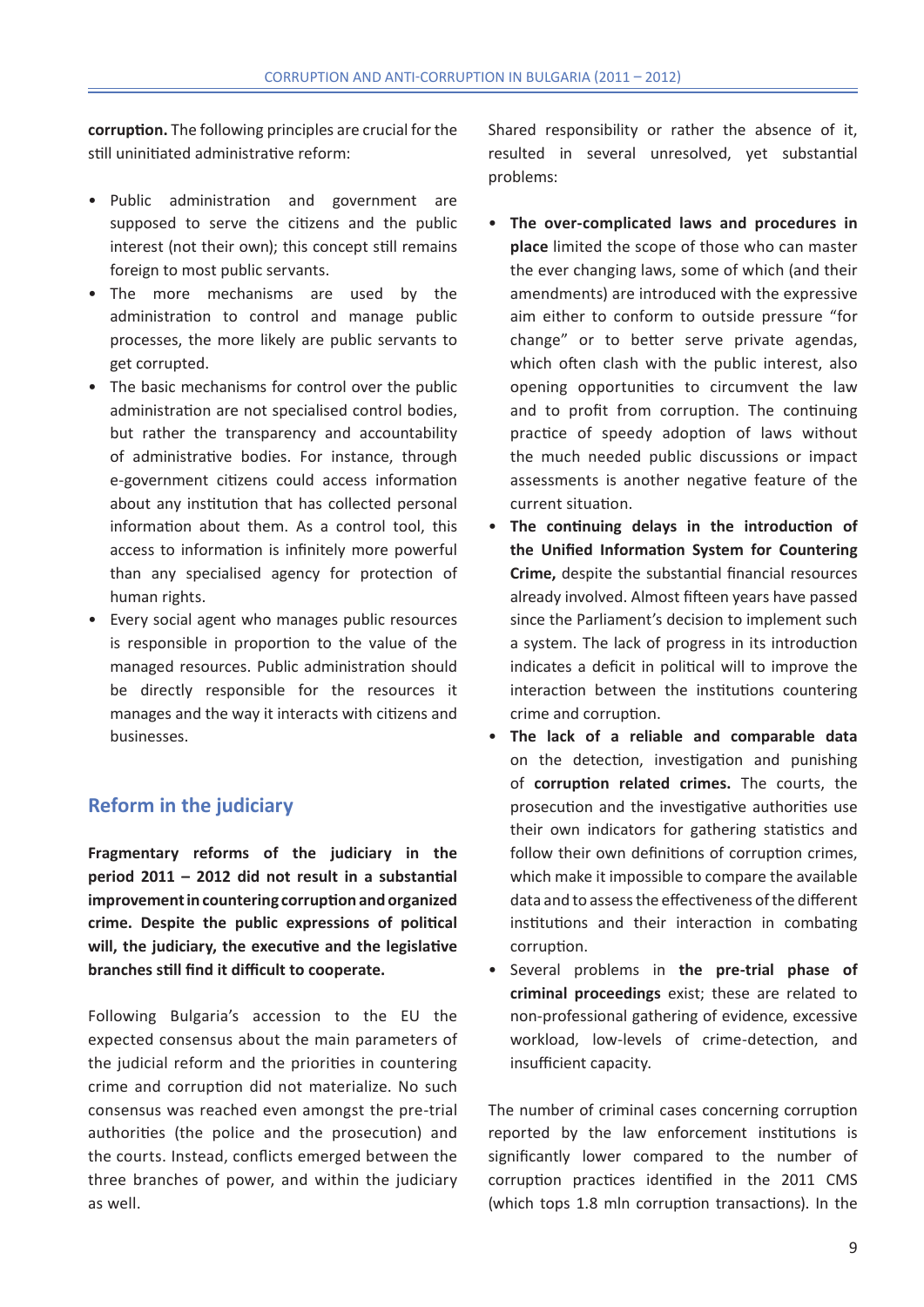period January-September 2011 the prosecution has submitted to the court only 164 indictments related to corruption crimes<sup>5</sup>. A decline in the number of convictions for bribes is also evident – from 103 in 2010 the number of cases for bribe-related crimes decreased to 95 in 2011. Accordingly, the number of convicted persons also diminished from 113 in 2010, to 90 in 2011.<sup>6</sup>

**The judiciary continues to be reluctant to take proactive steps in countering internal corruption, conflicts of interests and other forms of abuse within the system.**

The Supreme Judicial Council continues to react slowly and reluctantly to investigating signals of corruption in the judiciary, unless serious public pressure is applied. The public prosecution is not pro-active and lacks institutional and professional capacity for prosecuting political corruption, including in some key economic sectors, such as energy, where numerous cases of large-scale abuse of public funds have been revealed.

**The lack of clearly defined and consistent criminal justice policies undermines society's confidence in court and police, and in more general terms – confidence in the political authorities' ability to guarantee the principles of good governance and rule of law.** 

Several factors contribute to the low public confidence in the professional qualifications, impartiality, independence and moral integrity of prosecutors and judges:

• The ineffectiveness in detecting and prosecuting crimes committed by persons who occupy high social positions and have huge economic levers at their disposal.

- The limited number of convicted judges, prosecutors, investigators, which prompts public perceptions about impunity of magistrates.
- The corruption issues marring the administrative and civic litigations, which naturally shape most of the experiences of citizens and businesses with the judiciary.
- The scandalous and publicly exposed information of real estate acquisitions by relatives and friends of high-placed magistrates via administrative irregularities.

## **Reforming the security sector: structural and functional changes in the police**

### **The anti-corruption efforts of the Ministry of Interior are mainly focused on internal investigations.**

The main resources that the Ministry of Interior (MoI) presently employs to investigate corruption are concentrated within the Internal Security Directorate (ISD), which is exclusively investigating corruption cases within the MoI. The 90 or so investigators serving in this directorate outnumber by far the resources deployed to investigate corruption outside the MoI system (the anti-corruption unit of the Chief Directorate for Combating Organised Crime (CDCOC). The results achieved by the ISD in 2011 show that the impact of their anti-corruption efforts are far greater in comparisons with the activities of all the other law-enforcement personnel in the country. Despite this impressive effort, however, several shortcomings limit the effectiveness of law enforcement in this area, namely:

• Radical measures to combat police corruption are still lacking. The integrity tests are not used as there is reluctance to employ them out of

<sup>5</sup> Анализ на дейността на териториалните прокуратури по движението, срочността и резултатите на делата от особен обществен интерес за периода м. януари – м. септември 2011 г. [Analysis of the activities of territorial prosecutor's offices in terms of disposition, timeframe and outcome of cases of particular public interest for the period January – September 2011], Supreme Prosecutor's Office of Cassation, 9.11.2011, http://www.prb.bg/main/bg/Information/2405/

<sup>6</sup> Престъпления, завършили с осъждане, и осъдени лица през първото шестмесечие на 2011 година (предварителни данни) [Crimes punished with convictions, and convicted persons in the first half of 2011 (preliminary data)], National Statistical Institute, 14.11.2011, www.nsi.bg/eventbg.php?n=1131; Престъпления, завършили с осъждане, и осъдени лица през второто шестмесечие на 2011 година (предварителни данни) [Crimes punished with convictions and convicted persons in the second half of 2011 (preliminary data)], National Statistical Institute, 28.05.2012, www.nsi.bg/eventbg.php?n=1387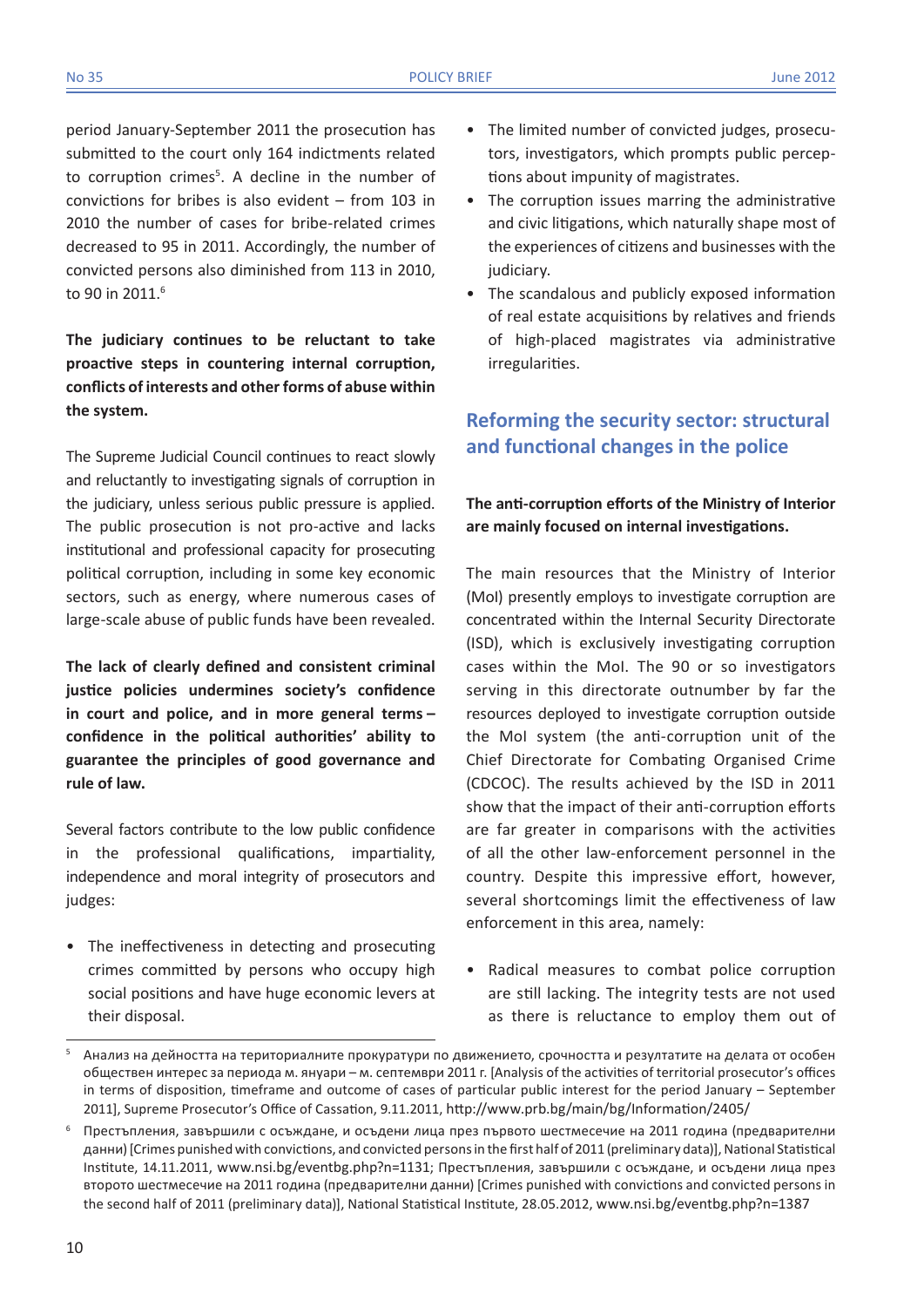fear that they may be considered as a form of provocation.

- The MoI Inspectorate continues to be seriously understaffed with only 10 people who are exclusively given counter corruption assignments. It lacks a comprehensive system to manage complaints or signals of misdemeanours.
- Anti-corruption capacities that fight corruption within other law enforcement institutions (National Revenues Agency, Customs Agency) and in the security sector (State Agency of National Security, National Guard Service, National Intelligence Service) remain far less developed compared to the MoI. The main body responsible to counter corruption in these institutions, the CDCOC anticorruption unit, lacks both sufficient access to data and the manpower to investigate corruption within all these institutions. On the other hand, the Ministry of Finances' Inspectorate has limited powers in countering corruption within both the Customs Agency and the National Revenues Agency.

**Political influence in the government administration runs so deep that political appointments even of middle and low level officials within the administration make most corruption investigations politically sensitive.**

The tight political control over the police by the MoI has the effect of imposing limits to objective investigations of cases involving political appointees, especially high-level officials. For such investigations to be conducted at all, an informal political sanction is needed. The net result is that the main investigation activities are focused on low-level civil servants in the central and local administrations, and on members of the judiciary who lack political protection. Corruption cases involving magistrates and state officials in high places are in practice offlimits to investigators.

The instances of investigations of the use of corruption by organized criminal groups are extremely rare. This is due to both insufficient capacity of anti-corruption units and the lack of a political vision for the need of such investigations. Investigating money laundering and assets' confiscations in parallel with corruption investigations is also rare.

The current capacities' shortage which prevents the uncovering of complex economic and financial crimes also impacts the limited potential in dealing with more sophisticated corruption practices and schemes. Creating a Tax Police (within the Ministry of Finance) would significantly increase the corruption investigation capacities.

### **The present strategy to tackle corruption used by the organized criminal groups in Bulgaria is inadequate and brings little results.**

The corruption mechanisms and schemes used by criminal groups in Bulgaria do not differ significantly from those used in other European states. Some EU Member States register different levels of the organized criminal groups' corruption activities. For instance, some 17 % of the criminal groups in Spain use corruption as an influence-peddling tool. In Belgium there is an indication that 23 % of the criminal groups use some form of influence mainly targeting the private sector, the police and the customs. In Bulgaria, almost 45 % of the criminal groups use some form of corruption influence. Nevertheless, even in the context of the so-called "landmark cases" against organized crime, the use of corruption is not investigated.7

Still, there are also some encouraging trends in countering organized-crime related corruption. One example is the **limiting of corruption related to the illegal drugs market**. The dismantling of some large criminal groups with control over big regions of the country and the capital has reduced the corrupting influence that such groups had over entire police departments**.** A similar trend is evident in the sex services sector, where the increased use of the internet for establishing contacts with prospective clients and the closure of many brothels reduced everyday exposure of policemen to corruption opportunities.

<sup>7</sup> *Serious and Organised Crime Threat Assessment 2010 – 2011*, Sofia: Center for the Study of Democracy, 2012.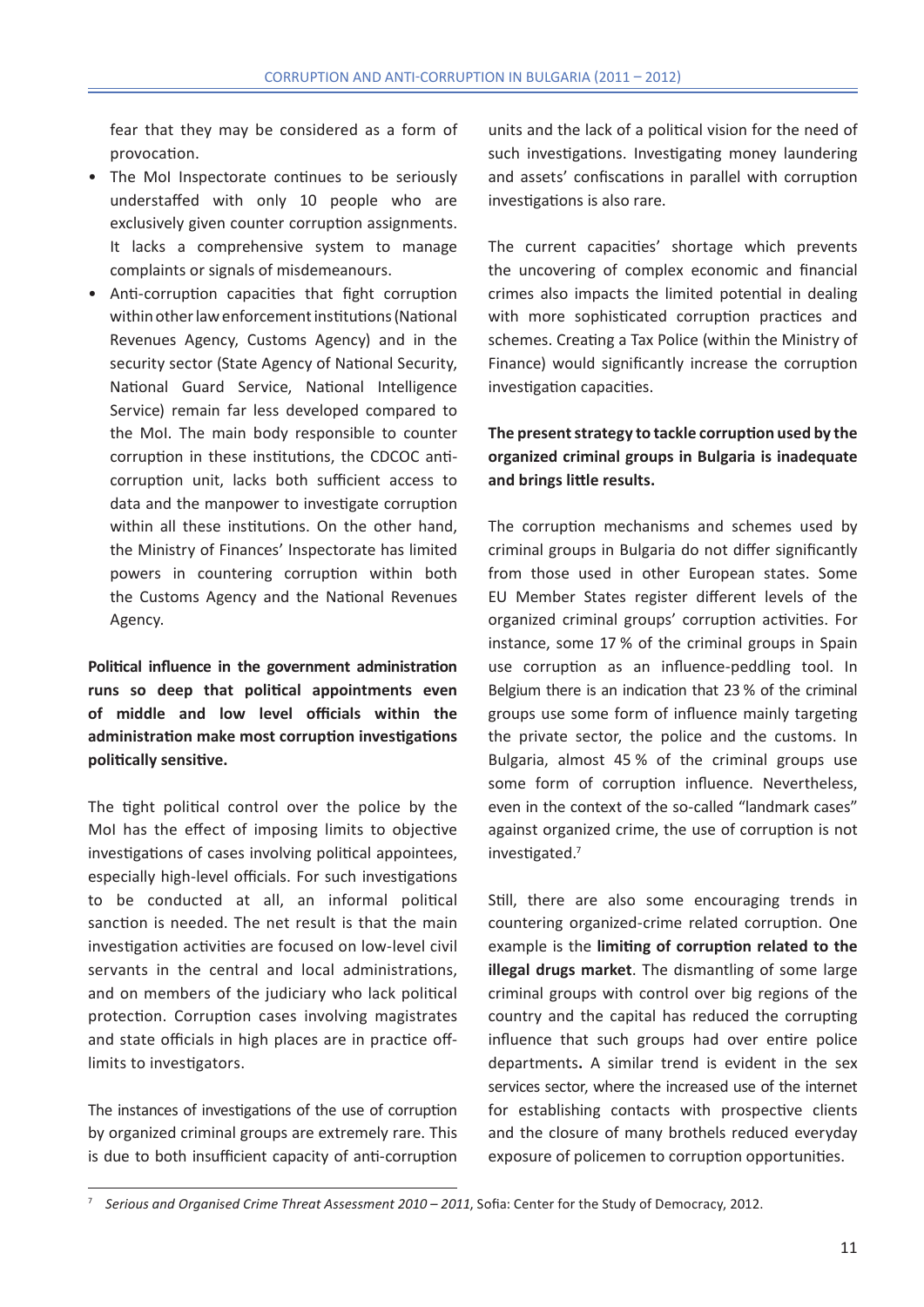On the other hand, the upward jump in the sales of illicit tobacco products is signalling the emergence of a new area, where organized crime is increasingly resorting to corruption instruments.

**Corruption influence-peddling among political parties' members** represents one of the most serious threats from organized crime, and is increasingly damaging on a local political level. In some municipalities criminal leaders have succeeded in establishing their own political entities or infiltrated local structures of existing political parties and municipal councils. Such positions are then used to trade in influence by pressuring local law enforcement and judiciary structures and manipulating public procurement procedures. The oligarchic structures exert a particularly damaging influence, which is not limited to local government, but also to some members of the National Assembly. On the one hand, oligarchic influence is often rooted, on the one hand, in economic clout at a local level or dominance in certain sectors of the national economy. On the other, it relates to control of illegal markets and criminal schemes (for example in the illicit trade with timber and scrap materials, in the smuggling of excisable goods, and in the energy sector).

## **The role of the anti-corruption institutions**

**The emphasis on law-enforcement as the main instrument in controlling corruption** hurts the economy and private business. Although perceived as beneficial at the outset of the crisis, the proactive control-and-punish-across-the-board approach in tackling economic crime of the key business service institutions of the government (National Revenue Agency, Customs Agency, Employment Agency, National Construction Inspection Directorate, Public Financial Inspection Agency, Food Safety Agency, Drug Agency, etc.) gave way to **arbitrary and selfserving administrative actions towards citizens and the business community alike,** facilitated by the lack of effective civic control.

It is a must that the limited financial and human resources of these institutions be redirected towards countering corruption in the higher levels of the political echelon and the public administration, and dismantling local or national oligarchic networks. At the same time, the long-term reduction of corruption pressure has to be pursued through the redirection of the administration's efforts from control and punishment towards service provision to citizens and the business. Only such a strategy can create positive incentives for sustained voluntary compliance with legal rules.

### **Countering high-level political corruption**

The impunity of corruption in the upper echelon of the political system remains the main challenge to the success of Bulgaria's anti-corruption policies. The lack of new investigations of representatives of the political class has rendered Bulgaria one of the few EU Member States without an effective indictment of corrupt politicians.

A number of high profile corruption cases uncovered by the media involving allegations against representatives of the upper political echelon over the misuse of their official functions for private gains still remain without an adequate response. As investigations follow routine patterns, they target almost exclusively lower level functionaries and small and medium size businesses. No systematic effort to investigate high-level white-collar business corruption, related to the existing influencepeddling political networks have been undertaken so far. Economic and organized crime investigations usually ignore corruption aspects as they are difficult to prove and/or politically sensitive.

There are no signs of improvement in the **corruption environment in public procurement**, including EU-funding. Public procurement remains the most effective instrument of political corruption. The current crisis increased the competition between companies over public contracts and gave an additional lever to both politicians and the administration to extract corruption fees.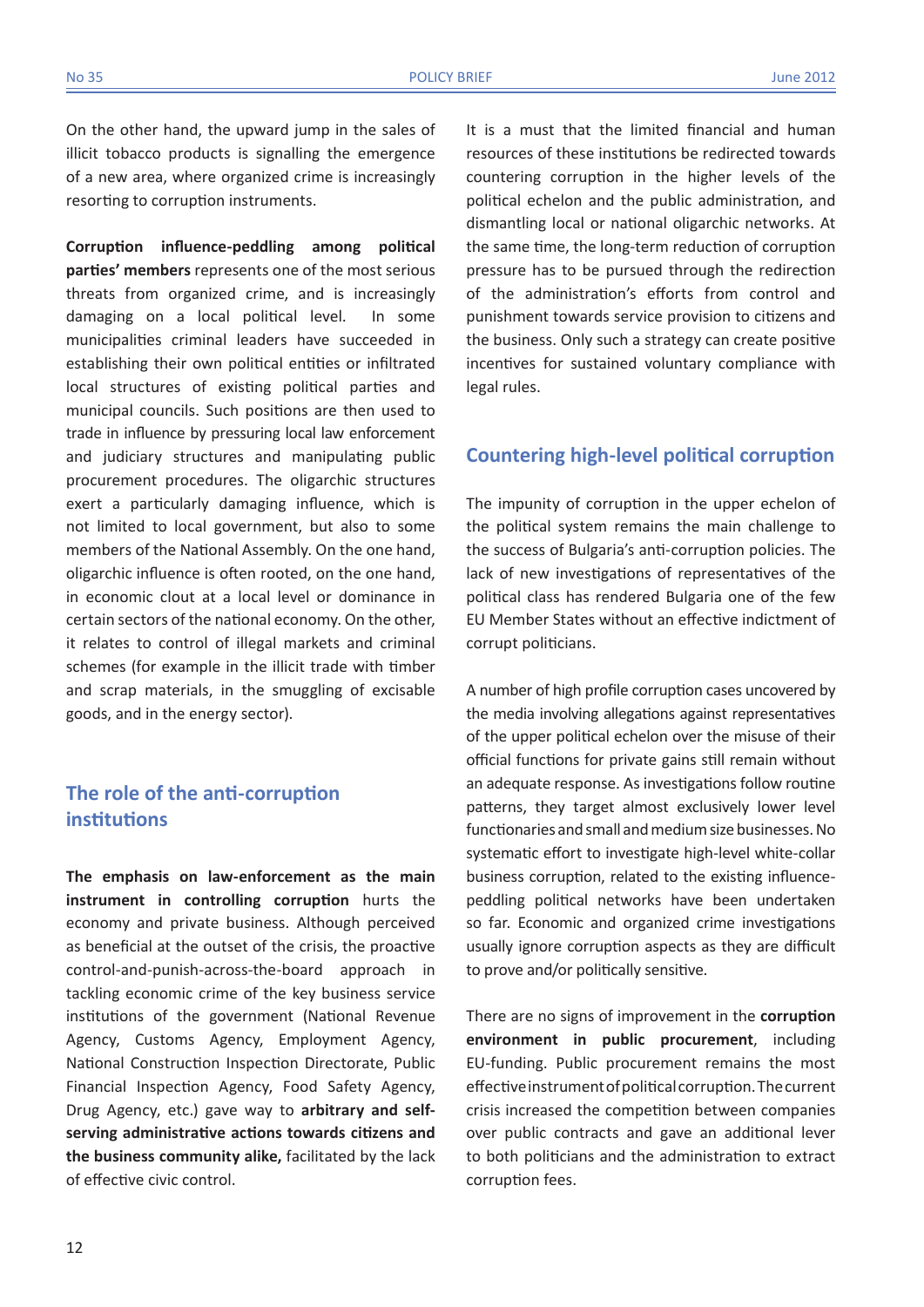| Volume/year                        | 2008      | 2009      | 2010      | 2011      |
|------------------------------------|-----------|-----------|-----------|-----------|
| Volume ('000 BGN)                  | 6,493,353 | 9,282,624 | 3,544,644 | 5,114,851 |
| Number of public tenders           | 18,549    | 15,192    | 15,692    | 17,467    |
| Average value of tender ('000 BGN) | 350       | 611       | 226       | 293       |

#### **Table 2. Public tenders in Bulgaria (2008 – 2011)**

*Source: Public Procurement Agency.<sup>8</sup>*

On the other hand, the pressure by the European Commission aimed at introducing additional controlling mechanisms to prevent abuses, strengthened the "bargaining position" of the administration in its dealings with the political cabinets, while at the same time increasing the bureaucratic leverage on the citizens and the business community. This led to the continuing presence of a **stable administrative/ political graft market in the public procurement**  sector. Moreover, with the economic crisis the value of public tenders fell sharply, which redirected corruption pressure towards EU-funded tenders. However, despite the rise in the number of public tenders in 2011, the absolute volume of the average public procurement tender remained lower than before the crisis, which limited the average amount of corrupt payments in comparison to the pre-crisis years.

**Political corruption is further facilitated by the deliberate over-bureaucratization of public procurement procedures.** The high number of bidding requirements and the subsequent audits create a non-transparent milieu, which makes independent supervision impossible and induces the participants to seek political patronage in order to circumvent requirements and rules. A comparison between the documentation portfolios required for participating in tenders in Sofia and in Brussels revealed that the administrative burden in Bulgaria is on average four times heavier – a fact which implies wider risks of corruption. Systematic efforts are needed to simplify tendering procedures and to increase transparency. A positive step in this direction would be the introduction of rules requiring the publication in a public register of all public tender contracts with their detailed parameters. Similarly to public procurement, the corruption situation remains precarious in the opaque process of subsidies distribution in the agricultural sector.

A huge potential for improvement exists in the public procurement process in energy and health care sectors. Achieving a progress there is likely to have wider positive implications for the society and the economy. In the field of **health care**, the effect of decentralizing public procurement procedures from state to regional levels is yet to be objectively analyzed. In the **energy sector** there are substantial opportunities for introducing transparency in the process of gas import, distributions and transit, as well as in relation to the conduct of large public procurement tenders (over EUR 2.5 million). Very little transparency is provided about the criteria used by state-owned energy companies in managing their free cash resources.

<sup>8</sup> Only tenders denominated in BGN are included in the table.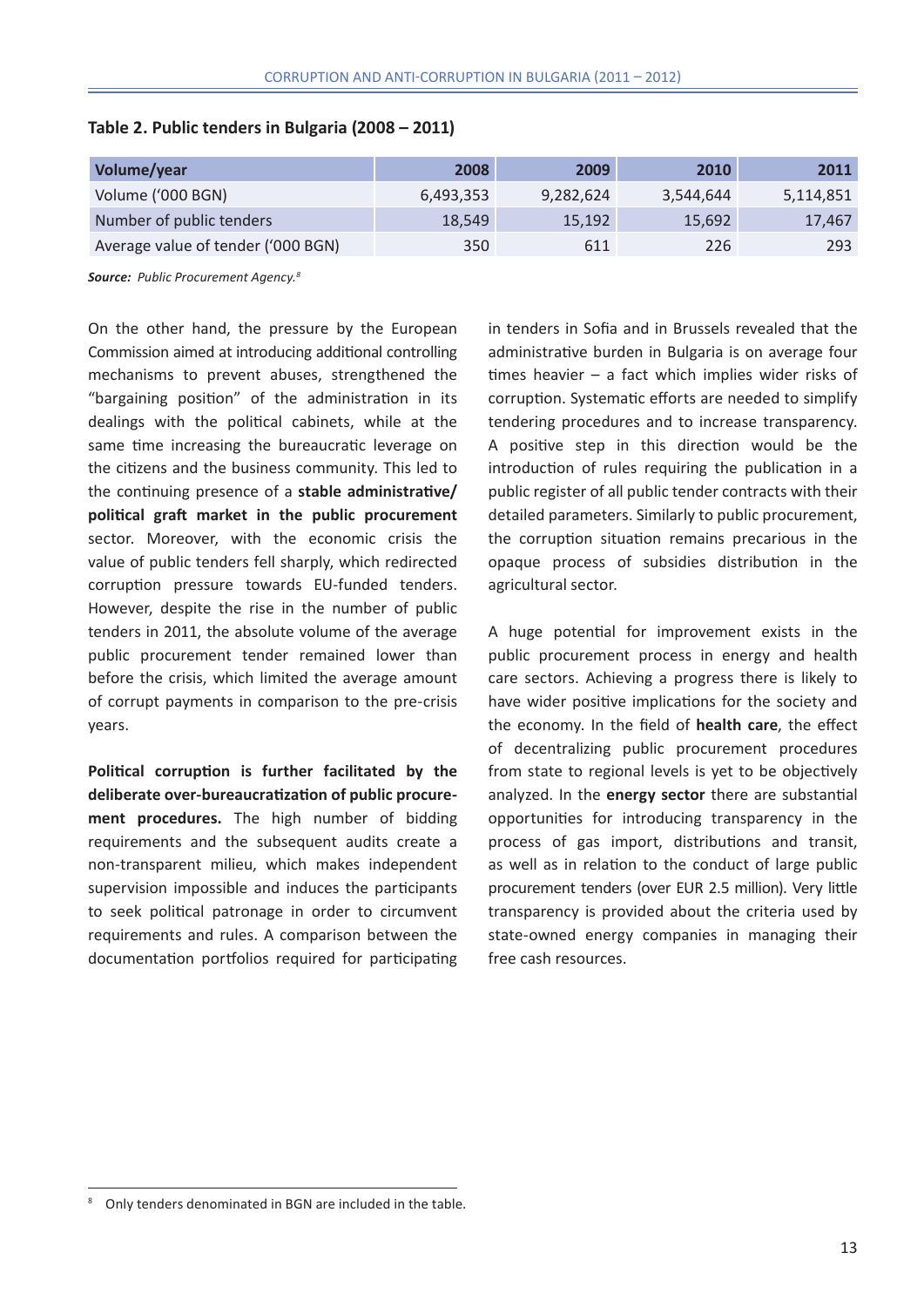# **Publications by the Center for the Study of Democracy**

**Countering Organised Crime in Bulgaria: Study on the Legal Framework**, Sofia, 2012. ISBN: 978-954-477-189-8

**Serious and Organised Crime Threat Assessment 2010 – 2011,** Sofia, 2012. ISBN: 978-954-477-185-0

**Integrating refugee and asylum-seeking children in the educational systems of EU Member States**, Sofia, 2012. ISBN: 978-954-477-183-6

**The Hidden Economy in Bulgaria and the Global Economic Crisis**, Sofia, 2011. ISBN: 978-954-477-181-2

**Crime and Punishment: Studying Justice System for Shaping Criminal Policy**, Sofia, 2011. ISBN: 978-954-477-179-9

**Crime Trends in Bulgaria 2000 – 2010**, Sofia, 2011. ISBN 978-954-477-176-8

**Green Energy Governance in Bulgaria at a Crossroads**, Sofia, 2011. ISBN: 987-954-477-174-4

**Better Management of EU Borders through Cooperation**, Sofia, 2011. ISBN: 978-954-477-169-0

**Anti-Corruption In Public Procurement: Balancing The Policies**, Sofia, 2011. ISBN 978-954-477-173-7

**Penitentiary Policy and System in the Republic of Bulgaria**, Sofia, 2011. ISBN: 978-954-477-171-3

**Energy and Good Governance in Bulgaria: Trends and Policy Options**, Sofia, 2011. ISBN 978-954-477-167-6

**Civil Society in Bulgaria: Trends and Risks**, Sofia, 2010. ISBN: 978-954-477-164-5

**Examining the Links between Organised Crime and Corruption**, Sofia, 2010. ISBN: 978-954-477-162-1

**Monitoring and Assessment of Public Policies and Programmes**, Sofia, 2009. ISBN: 978-954-477-160-7

**Crime without Punishment: Countering Corruption and Organized Crime in Bulgaria**, Sofia, 2009. ISBN: 978-954-477-158-4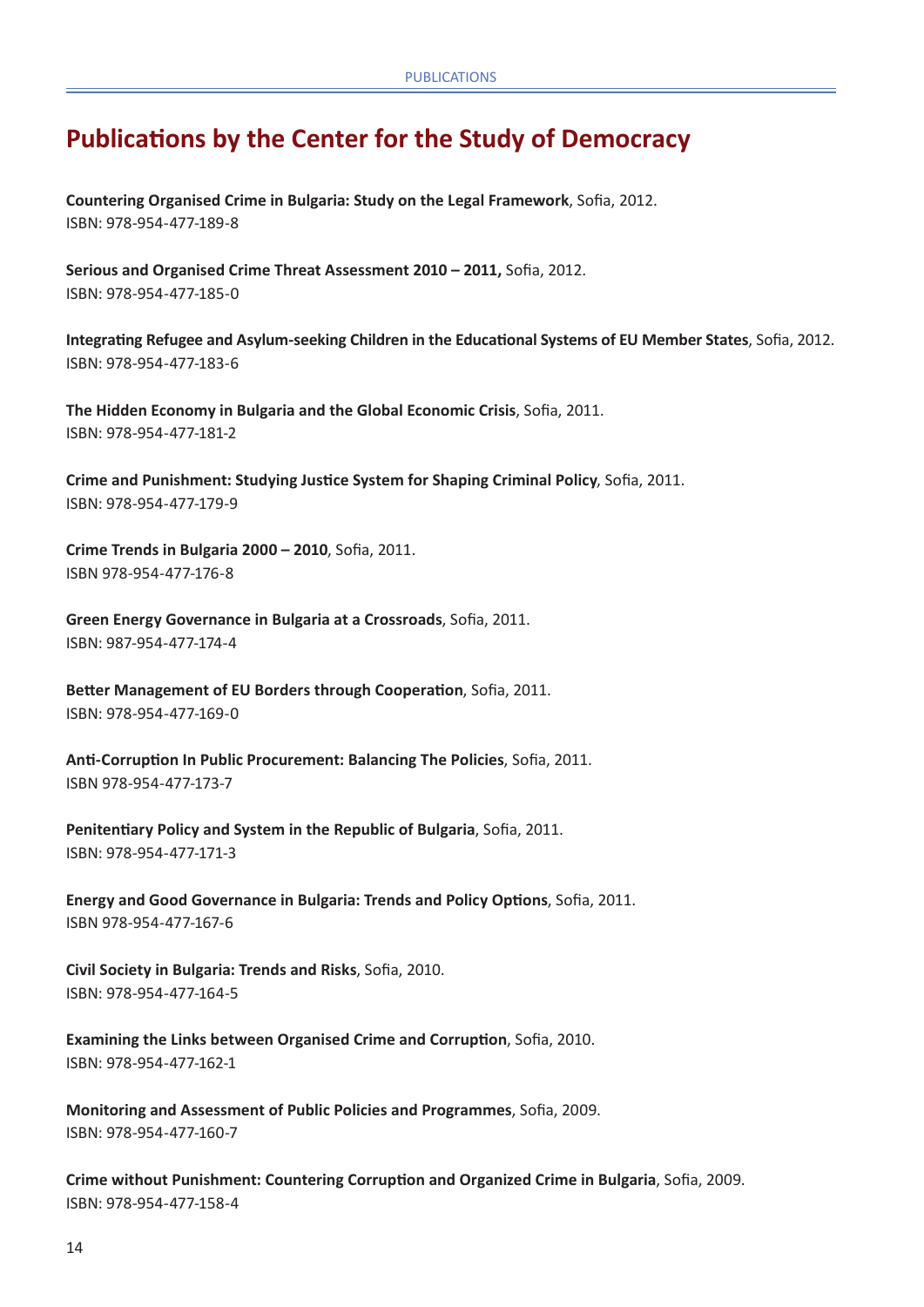**Organized Crime in Bulgaria: Markets and Trends**, Sofia, 2007. ISBN 978-954-477-150-8

**Reinforcing Criminal Justice in Border Districts**, Sofia, 2007. ISBN: 978-954-477-155-3

**Corruption in the Healthcare Sector in Bulgaria**, Sofia, 2007. ISBN: 987-954-477-154-6

**Anti-Corruption Reforms in Bulgaria: Key Results and Risks**, Sofia, 2007. ISBN: 978-954-477-146-1

**Corruption in Public Procurement: Risks and Reform Policies**, Sofia, 2006. ISBN-987-954-477-149-2

**Monitoring of Anti-Corruption Reforms in Bulgaria**, Sofia, 2006. ISBN-10: 954-477-143-3 ISBN-13: 978-954-477-143-0

**Police Stops and Ethnic Profiling in Bulgaria**, Sofia, 2006. ISBN-10 954-477-142-5 ISBN-13 978-954-477-142-3

**Crime Trends in Bulgaria 2000 – 2005**, Sofia, 2006. ISBN-10: 954-477-140-9 ISBN-13: 978-954-477-140-9

**On the Eve of EU Accession: Anti-corruption Reforms in Bulgaria**, Sofia, 2006. ISBN-10: 954-477-138-7 ISBN-13: 978-954-477-138-6

**The Healthcare Ombudsman – Best Practices and Prospects for Bulgaria**, Sofia, 2006. ISBN-10: 954-477-136-0 ISBN-13: 978-954-477-136-2

**Judicial Reform: The Prosecution Office and Investigation Authorities in the Context of EU Membership**, Sofia, 2005. ISBN 954-477-134-44

**Corruption and Tax Compliance: Challenges to Tax Policy and Administration**, Sofia, 2005. ISBN: 954-477-132-8

**Weapons under Scrutiny: Implementing Arms Export Controls and Combating Small Arms Proliferation in Bulgaria**, Sofia, 2004. ISBN 954-477-117-470